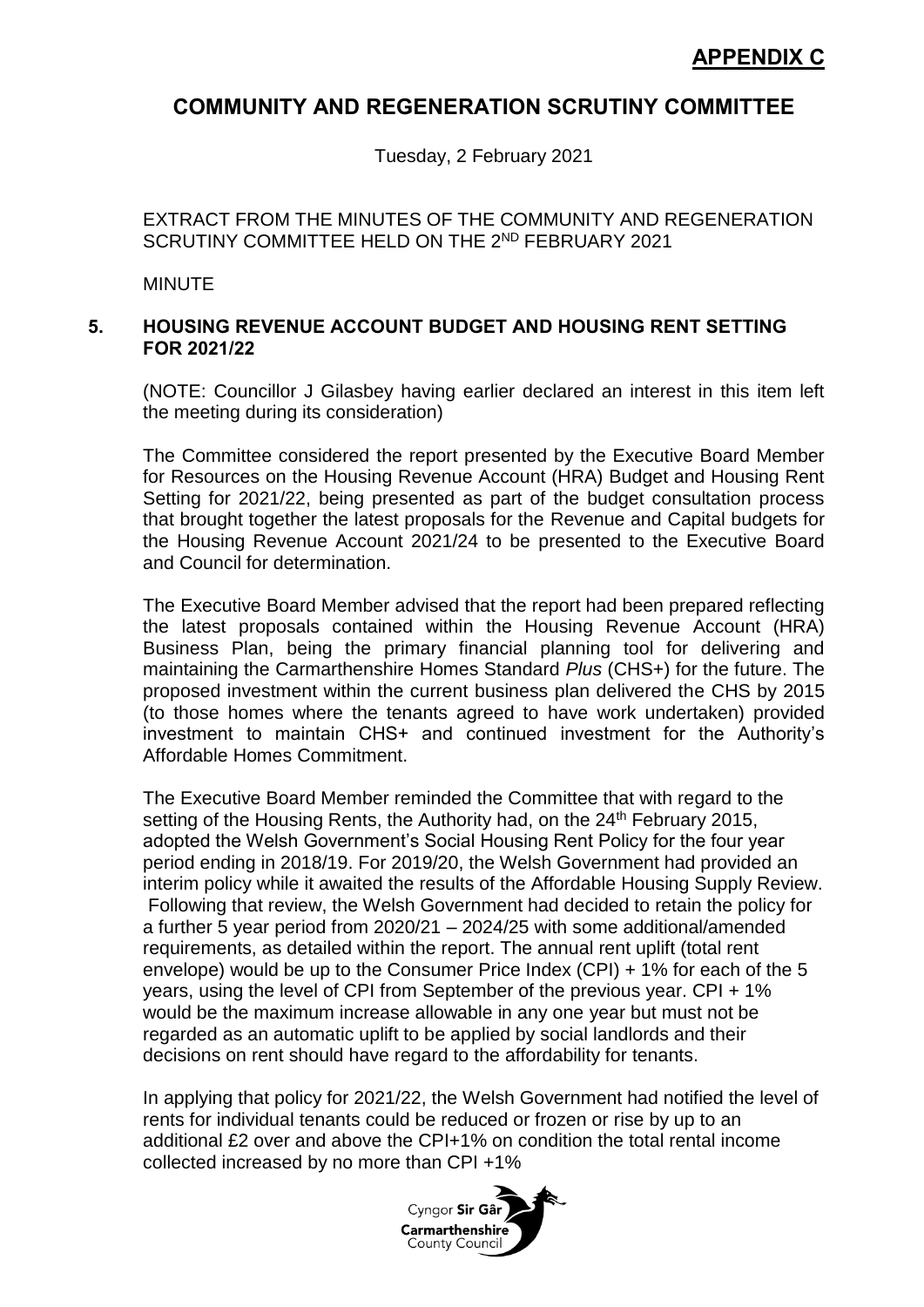If the budget proposals were to be endorsed, the 2021/22 Housing Revenue Account would have an expenditure level of £51m, with the capital programme being £37.6m for 2021/22, £37.4m for 2022/23 and £30.6m for 2023/24

The following issues were raised in relation to the report:-

- In response to a question on the percentage of Council Tenants in receipt of Housing Benefit, the Committee was advised one third were paying full rent, one third partial rent and the remaining third were received full benefit. The Head of Homes and Safer Communities advised that setting rent levels represented a difficult balancing act between ensuring rises did not adversely impact on tenants' ability to pay, whilst providing funding for the capital programme to improve the condition of the housing stock and the building of additional affordable homes
- Reference was made to the numbers of council tenants who had transferred from housing benefit to Universal Credit and to what impact that may have had on rent arrears and how that transfer was being managed.

The Executive Board Member for Housing confirmed that currently 1904 tenants had transferred to Universal Credit to date, increasing by 100 per month on average, with it being anticipated approximately 3,500 would transfer over time. Whilst current rent arrears were £1.5m, representing a £50k increase on the same time last year, it was less than anticipated and better than within other local authorities. The Council also worked with tenants on managing their transfer which included encouraging rent payment by direct debit.

- In response to a question on the decarbonisation proposals for Council homes, the Executive Board Member for Housing advised that the type and nature of work to be undertaken would vary from property to property depending on age and design and it was anticipated those works could save tenants between 60%-70% on their energy bills. While the cost of the proposals would be funded by the Council, via borrowing on capital, it was hoped the Welsh Government would provide grant aid towards those costs.
- The Head of Homes and Safer Communities confirmed that the rent increases proposed within the report only applied to council owned homes. For those homes managed by the Council, on behalf of other landlords, rental levels would be higher.

## **UNANIMOUSLY RESOLVED THAT IT BE RECOMMENDED TO THE EXECUTIVE BOARD/COUNCIL:-**